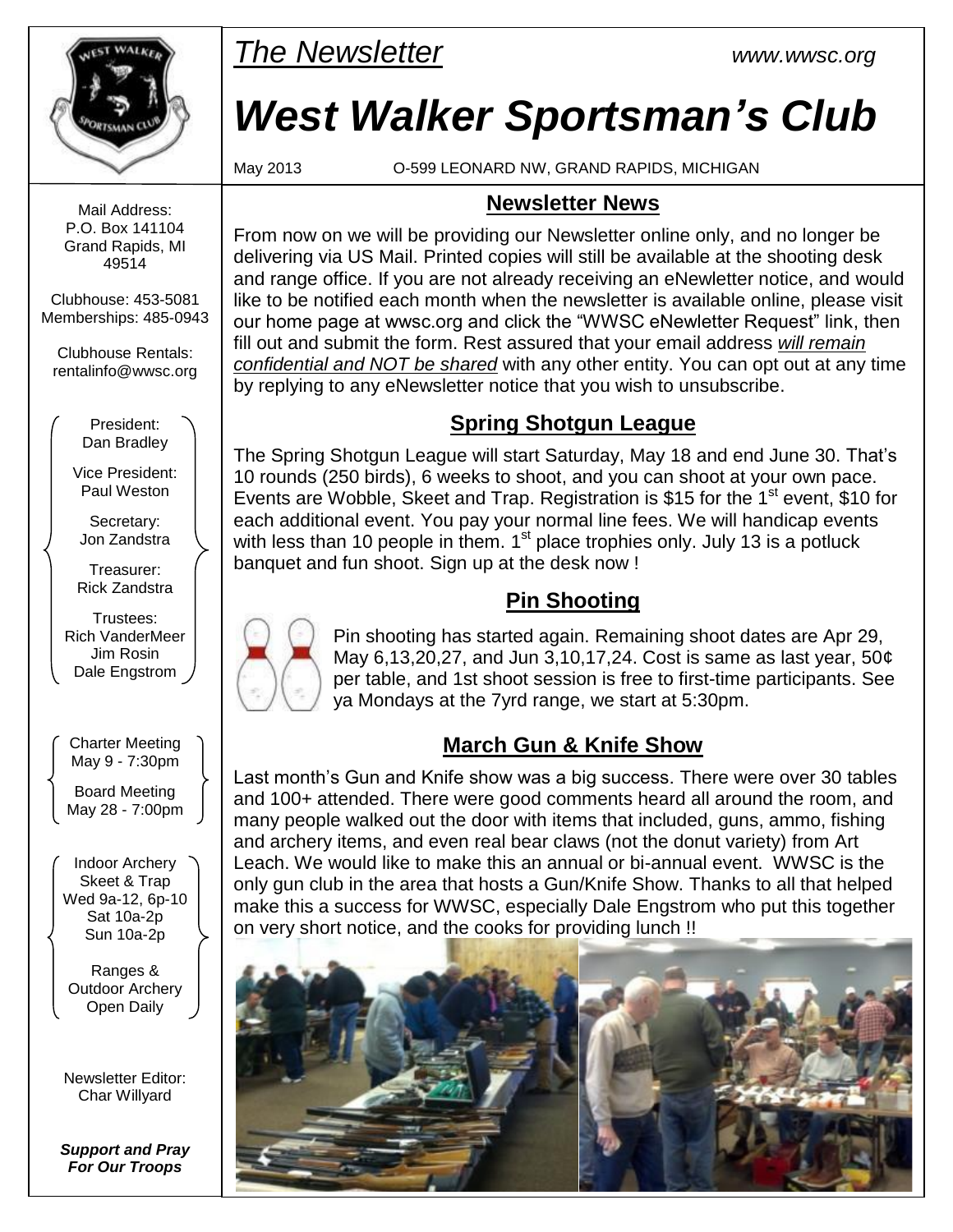#### **Hunter Safety Classes**



**We are offering 2 Hunter Safety classes this summer. Classes are taught by DNR certified instructors. The cost is \$8.00 and you must pre-register. Attendance on all 4 dates is mandatory. To register or for more information please contact Ron Kobel at 453-3645.**

| <b>Class 1</b>                     |  | <b>Class 2</b>              |  |
|------------------------------------|--|-----------------------------|--|
| Sat July 20 $\vert$ 9am - 1pm      |  | Sat August 10   9am - 1pm   |  |
| Tues July 23   $7 \text{pm}$ - 9pm |  | Tues August 13   7pm - 9pm  |  |
| Thurs July 25 $\vert$ 7pm - 9pm    |  | Thurs August 15   7pm - 9pm |  |
| Sat July 27   9am - 1pm            |  | Sat August 17   $9am - 1pm$ |  |

#### **2013 Big Gun Raffle**



**Congratulations to Rick Zandstra, ticket #186. Rick won the March drawing for the Bersa Thunder .380.** *NICE !!!* **Don't forget tickets are** *still available* **for the remaining 8 drawings. The ticket costs \$60.00. Only 200 tickets have been sold to date, so your odds are** *STILL* **pretty darned good. You do NOT have to be a member of WWSC to purchase a ticket.**

#### **MUCC Youth Camp**

Michigan United Conservation Clubs has operated summer youth camp programs continuously since 1946. Michigan Out of Doors Youth Camp is held throughout the summer at the newly restored Cedar Lake Outdoor Center near Chelsea, MI. Camp staff is carefully recruited from numerous colleges and universities throughout Michigan. More than 55,000 kids have learned to enjoy the outdoors safely and have left camp with a deeper appreciation and respect for the natural world. This year West Walker has sponsored three kids for youth camp: Cassandra DeGroot, Elena M. Delgado & Regan Lucille Boomershime.

## **2013 Kawasaki 610 Mule 4x4 XC Raffle**



We are holding a raffle for a 2013 Kawasaki 610 Mule 4x4.Second place is a \$1,000 gift card to Rivertown Mall. Tickets are \$10.00 each or 3 for \$25.00. The drawing will be held on Sept 28, 2013 at the Sportsman's Game Dinner. You do not need to be a member to purchase a ticket, or be present to win. Tickets are available at the range office, clubhouse or by mail.

If you would like extra tickets to sell to friends or co-workers, please contact Jim Rosin at 250-0395 or email him at [jimrosin@comcast.net](mailto:jimrosin@comcast.net)  and he will put some in the mail for you.

**Don't forget to mark your calendar for Saturday, September 28. You'll want to be at our Sportsman's Game Dinner !**

| <b>2013 ATA Shoots</b> |        | <b>2013 NSSA Shoots</b> | <b>May Range Hours</b> |                        |                |
|------------------------|--------|-------------------------|------------------------|------------------------|----------------|
| May 1                  | June 5 | July 17                 | <b>Date</b>            | <b>Monday-Saturday</b> | <b>Sunday</b>  |
| July 10                | Aug 7  | Sept 14                 | May 1 - 15             | 9:00am-8:30pm          | 10:00am-8:30pm |
| Sept 4                 | Oct 2  |                         | May 16 - 31            | $9:00$ am $-9:00$ pm   | 10:00am-9:00pm |

**Tom Rea passed away April 16th. Tom was a past charter member of WWSC. Tom's last wishes were to not have any ceremonies. Please pray for the family.**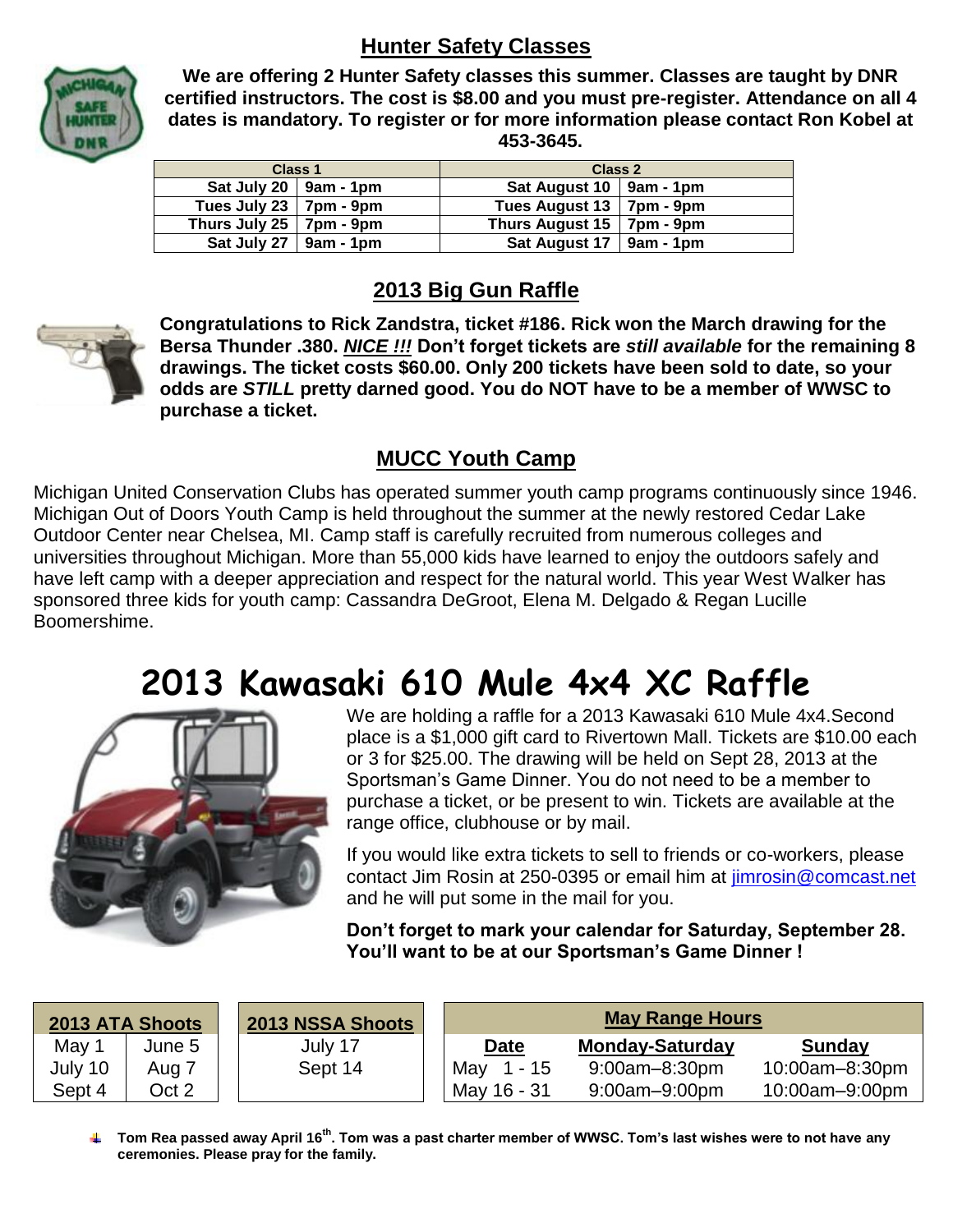| <b>May 2013</b>                                                         |                                                                  |                                                   |                                                                                                  |                                       |               |                                                                  |
|-------------------------------------------------------------------------|------------------------------------------------------------------|---------------------------------------------------|--------------------------------------------------------------------------------------------------|---------------------------------------|---------------|------------------------------------------------------------------|
| <b>Sunday</b>                                                           | <b>Monday</b>                                                    | <b>Tuesday</b>                                    | Wednesday                                                                                        | <b>Thursday</b>                       | <b>Friday</b> | <b>Saturday</b>                                                  |
|                                                                         |                                                                  |                                                   | <b>Steak Night</b><br><b>ATA Big 50 Shoot</b><br>Archery-Trap-Skeet<br>9am-12am<br>6pm-10pm      | $\overline{2}$                        | 3             | $\overline{4}$<br>Archery-Trap-Skeet<br>10am-2pm                 |
| 5<br>Archery-Trap-Skeet<br>10am-2pm                                     | 6<br><b>NWTF Meeting</b><br>7pm<br><b>Pin Shooting</b><br>5:30pm | $\overline{7}$<br>4H<br>Archery/Trap/Rifle<br>7pm | 8<br>Archery-Trap-Skeet<br>9am-12am<br>6pm-10pm                                                  | 9<br><b>Charter Meeting</b><br>7:30pm | 10            | 11<br>Archery-Trap-Skeet<br>10am-2pm                             |
| 12<br>Archery-Trap-Skeet<br>10am-2pm                                    | 13<br><b>Pin Shooting</b><br>5:30pm                              | 14                                                | 15<br>Archery-Trap-Skeet<br>9am-12am<br>6pm-10pm                                                 | 16                                    | 17            | 18<br>Archery<br><b>Spring Shotgun</b><br>League<br>10am-2pm     |
| 19 7yd range is<br>closed 12:30p-4:30<br>Archery-Trap-Skeet<br>10am-2pm | 20<br><b>Walleye Club</b><br>7pm-9pm<br>Pin Shooting<br>5:30pm   | 21<br>4H<br>Archery/Trap/Rifle<br>7pm             | 22<br>Archery-Trap-Skeet<br>9am-12am<br>6pm-10pm                                                 | 23                                    | 24            | 25<br>Archery<br><b>Spring Shotgun</b><br>League<br>10am-2pm     |
| 26<br>Archery-Trap-Skeet<br>10am-2pm                                    | 27<br><b>Pin Shooting</b><br>5:30pm                              | 29<br><b>Board Meeting</b><br>7pm                 | 29<br>Archery-Trap-Skeet<br>9am-12am<br>6pm-10pm                                                 | 30                                    | 31            | 1 June<br>Archery<br><b>Spring Shotgun</b><br>League<br>10am-2pm |
| $\overline{2}$<br>Archery-Trap-Skeet<br>10am-2pm                        | 3<br><b>NWTF Meeting</b><br>7pm<br><b>Pin Shooting</b><br>5:30pm | $\overline{4}$                                    | 5<br><b>Steak Night</b><br><b>ATA Big 50 Shoot</b><br>Archery-Trap-Skeet<br>9am-12am<br>6pm-10pm | 6                                     | 7             | 8<br>Archery<br><b>Spring Shotgun</b><br>League<br>10am-2pm      |